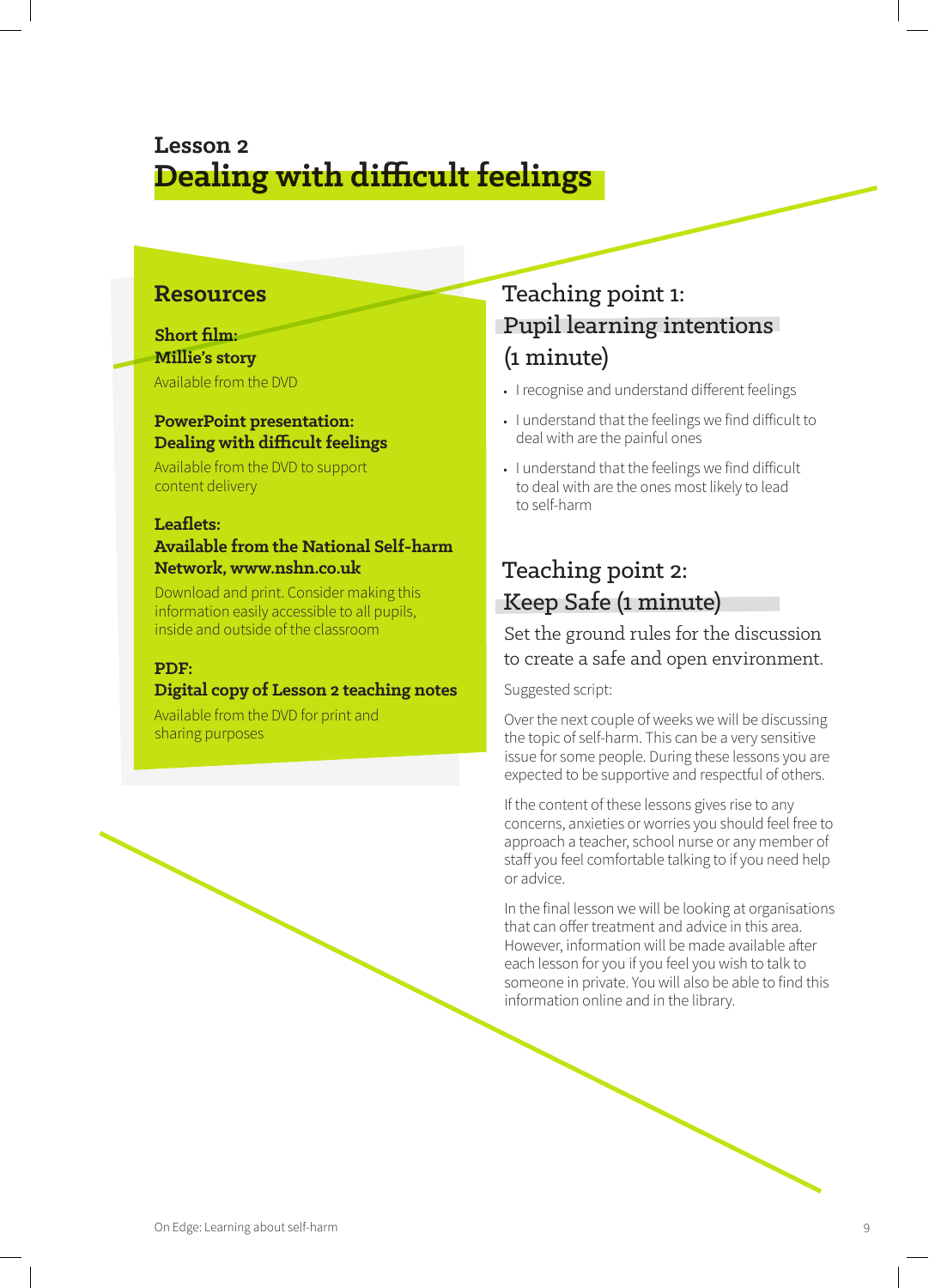# Teaching point 3: Quick recap (1 minute)

### Before beginning the first activity, ask pupils to recall what they remember from Lesson 1

This exercise will allow you to assess if the learning intentions from the previous lesson have been achieved. Use the following prompts if necessary:

- **•** What is the definition of self-harm?
- **•** What different types of behaviour are associated with self-harm?
- **•** What types of life events can lead to self-harm?

# **Teaching notes: Feelings and emotions**

Read prior to commencing Activity 1 with pupils

Lesson 2 explores the concept that some feelings are easy to deal with while others are more difficult.

It is important for pupils to understand that there are no good or bad feelings. Some feelings may be more common and easier to understand than others and are therefore easier to deal with.

Unexpected or unfamiliar feelings can be more difficult to understand and deal with. It is these feelings, which if left unchecked, can result in unsafe or risky behaviour.

Activity 1 uses scenario based examples to help pupils understand more clearly what is meant by the term 'feeling' and to illustrate the difference between easy and difficult feelings.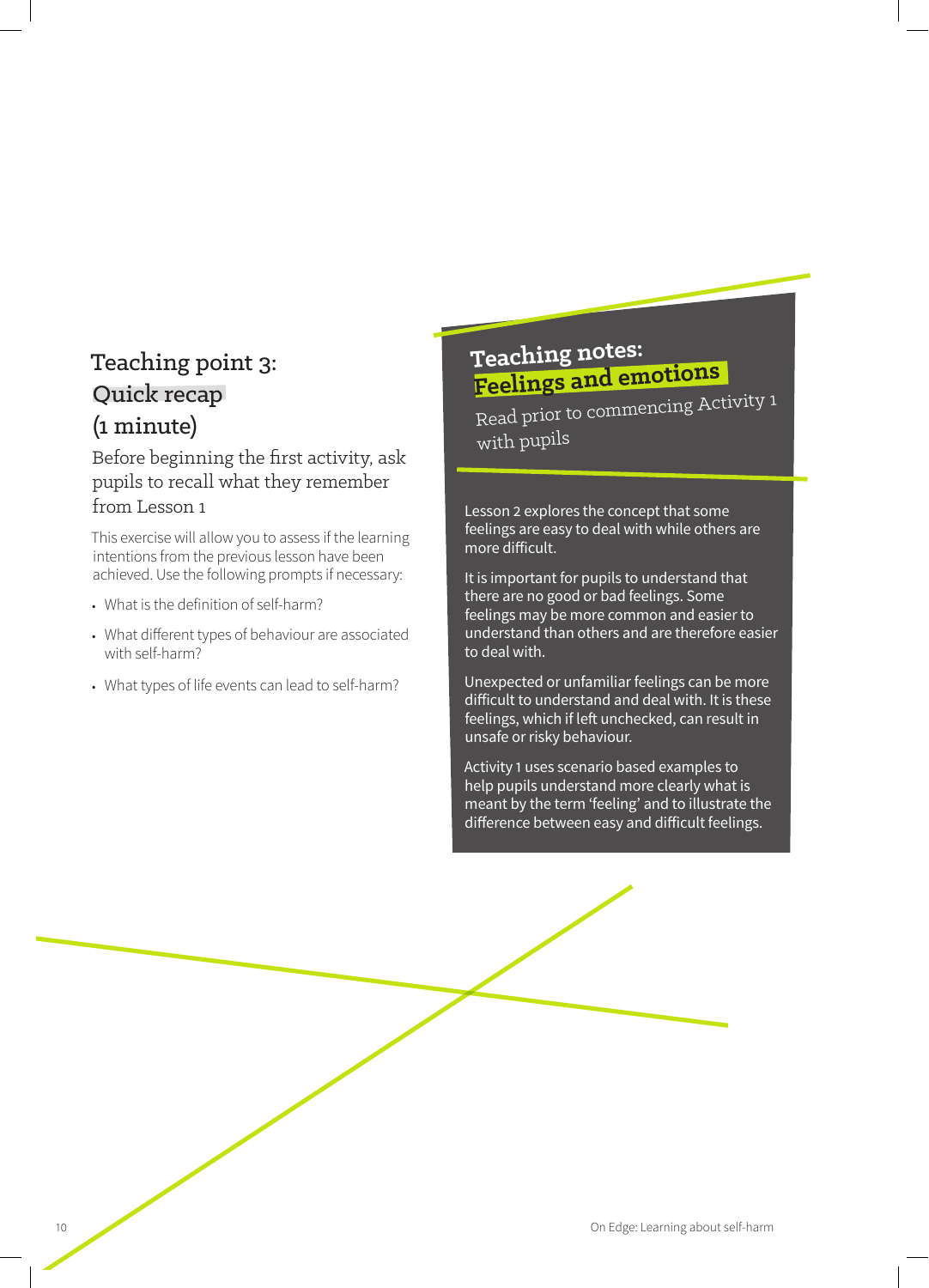## **Activity 1: 'How would you feel if…'**

## **scenarios (5 minutes)**

The aim of this activity is to get pupils to connect with their feelings.

Use a relevant example as an alternative if possible.

Ask pupils to imagine: *"How would you feel if your teacher handed back a piece of work and you had scored 20/20?"*

Answers are likely to be: proud, happy, pleased, delighted and similar feelings.

Discuss the fact that a pupil would normally rush home and tell their parents/carers or their friends. Even if they did not tell anyone they would secretly have a good feeling inside. **These feelings are easy to deal with.**

Next ask the class to imagine: *"How would you feel if your teacher handed back a piece of work and you had scored 1/20?"*

Answers are likely to be: embarrassed, ashamed, annoyed at themselves, angry, hurt or similar.

Explore what they might do with those feelings. It is likely they wouldn't tell anyone. They would probably try to hide the result from their friends and parents/carers. Any time the pupil thought about the incident it would bring those feelings back and the feelings are drawn inwards. **These feelings are difficult to deal with.**

## **Teaching notes: Dealing with difficult feelings**

Read prior to commencing Activity 2 with pupils

To maintain pupil trust it is essential to stress there are no good or bad feelings only ones which are easy or difficult to deal with. What makes a feeling difficult to deal with, and ultimately unsafe is:

- 1. Being unable to control it;
- 2. Controlling it to such an extent it becomes contained or suppressed; or
- 3. We think we shouldn't feel that way, which can lead to other feelings such as guilt and despair.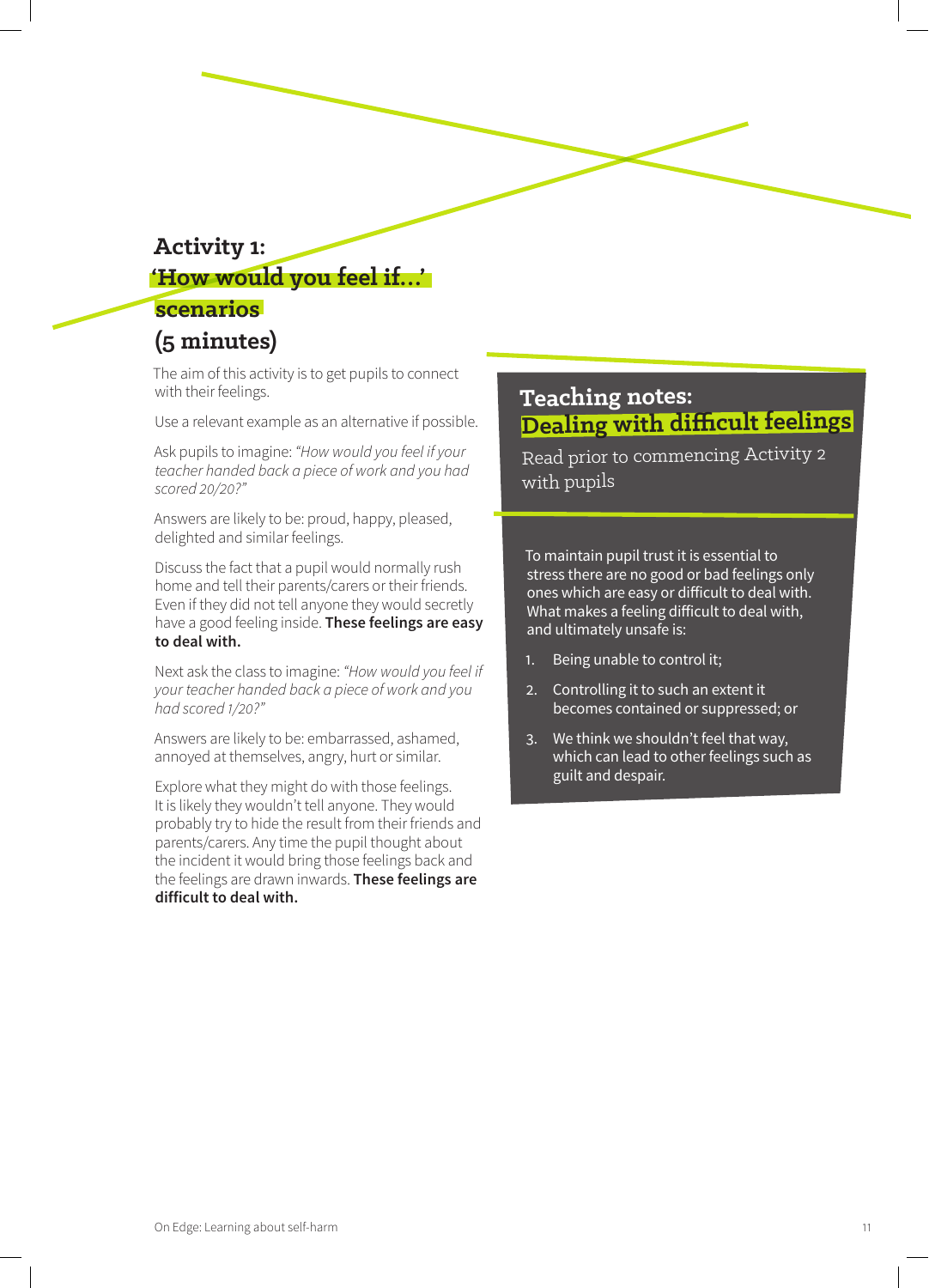

# **Activity 2: 'Deal with it' discussion (10 minutes)**

Using a smart board, chalk board or flipchart, write two headings, 'Feelings that are hard to deal with' and the other 'Feelings that are easy to deal with'. Ask the class to begin to identify these feelings and write them down in the appropriate columns.

Once you have a list of five or six feelings under both headings, choose one from each and ask the class to give examples of when they might feel like that.

Continue to add to the list. You can expect pupils to put so-called 'negative' feelings such as anger, sadness and frustration into the 'hard to deal with' column. Highlight to pupils that these are generally uncomfortable, painful feelings - usually a response to difficult things that are happening in our lives. Link back to the 'life events' explored in Lesson 1.

Explain that the feelings listed in the 'easy to deal with' column tends to be considered as 'positive feelings' that can be associated with good things happening to us. Again, ask the pupils to think of life events that could trigger these easier to deal with feelings.

At this point it is important to clarify that it is not the feeling that is bad or good, but the situation that caused the feeling. All feelings are okay providing we understand them and can control them.

To continue challenging the perception that difficult feelings are bad or negative, you can ask the following questions:

- **•** Is it bad to feel sad that our pet has died or our best friend is going to move away?
- **•** Is it bad to feel angry that we have been grounded for a week or failed an important exam?
- **•** Is it bad to feel frustrated that we can't find our favourite top or we can't do our homework because it's too difficult?

Feelings are natural reactions or responses to events or situations that have happened to us or around us.

Finally, ask the class: *"If feeling angry or sad or frustrated are not negative or bad feelings, when might they become a problem and lead to self-harm?"*

The answer is:

- **•** when we are overwhelmed by them or they get out of control
- **•** when we have no way of expressing them
- **•** when we think they might not be an appropriate reaction to what has happened
- **•** when we have no one to talk to about them